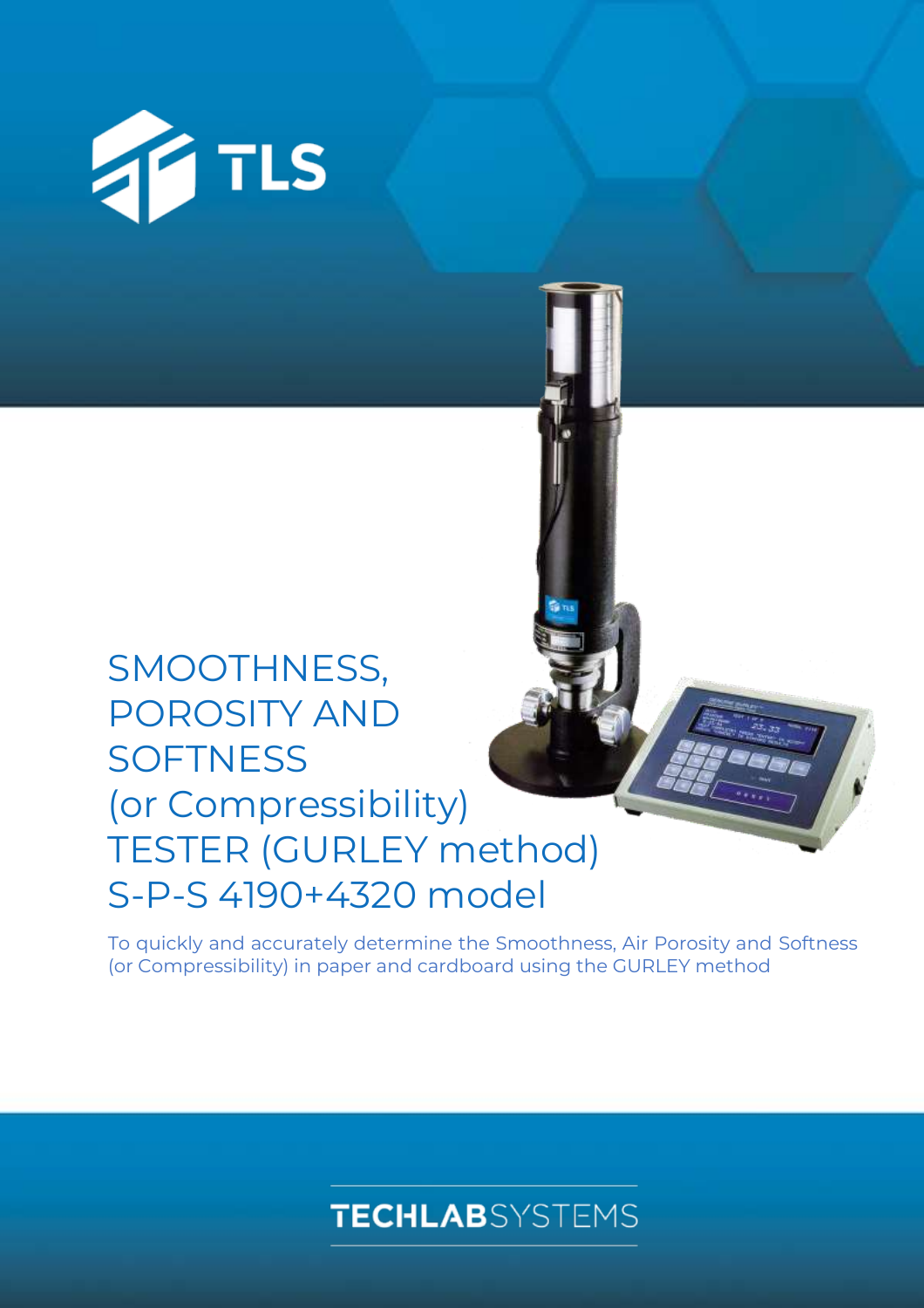

### **SMOOTHNESS, POROSITY AND SOFTNESS TESTER GURLEY S-P-S 4190+4320 model**

### **APPLICABLE STANDARDS**

**TAPPI T460 - ASTM D 726 - APPITA / AS 1301-420 - BS 5926 - CPPA D.14 - ISO 5636/5 NF Q 03-078 - SCAN P-19 y P-53**

#### **GENERAL INFORMATION**

This is the most popular and traditional model for the measurement of porosity / air permeability in medium value materials. Materials with lower air permeability can also be tested using optional plates with a smaller orifice diameter.

Air pressure is produced by an inner cylinder of a specified diameter and normalized weight, which floats freely inside another outer cylinder partially filled with oil that acts as an air seal. The sample of the material to be tested is held by clamping plates that have a circular hole of 1.0 square inch (standard) or 0.25 or 0.1 square inch (optional).

Readings from the Smoothness and Porosity Meter can be evaluated directly or indirectly depending on the material and the objectives of the test. Directly when the ability to resist the passage of air through a material is tested. Indirectly, when you want to measure other physical properties that affect the passage of air through a porous sheet.

The Smoothness and Porosity Meter model S.P.S. 4190+4320 includes a 20-ounce cylinder, as well as a 1.0-square-inch air-hole bottom pinch plate and top adapter. The 20 oz cylinder is graduated every 25cc for the two leading spaces and 50cc for each of the remaining spaces, for a total of 300cc. The clamping pressure is regulated by turning a knob that raises and locks the lift assembly and the clamping plate.

This model is basically identical to the 4110 model. Additionally, it includes a weight of 0.34 lb and some adapters for the smoothness measurements. A special plate is also included for the determination of Paper Softness.

### **APPLICATIONS**

- In the manufacture of paper and its printing, to select the materials that provide the ideal degree of absorption of the inks
- To determine the air resistance of insulating materials.

**NOTE**: This model is **equipped with the 4320 Digital Module**, it allows to control with great accuracy the time in seconds of the air passage through the sample and also to be able to connect the Smoothness and Porosity Meter to the **LYNX** System (Comprehensive Computerized Laboratory Management).

- **Original Gurley equipment**
- **Easy handling and precision**
- **20 oz graduated cylinder and 1 in<sup>2</sup>measure diameter**
- **Compatible with the LYNX laboratory data management system**